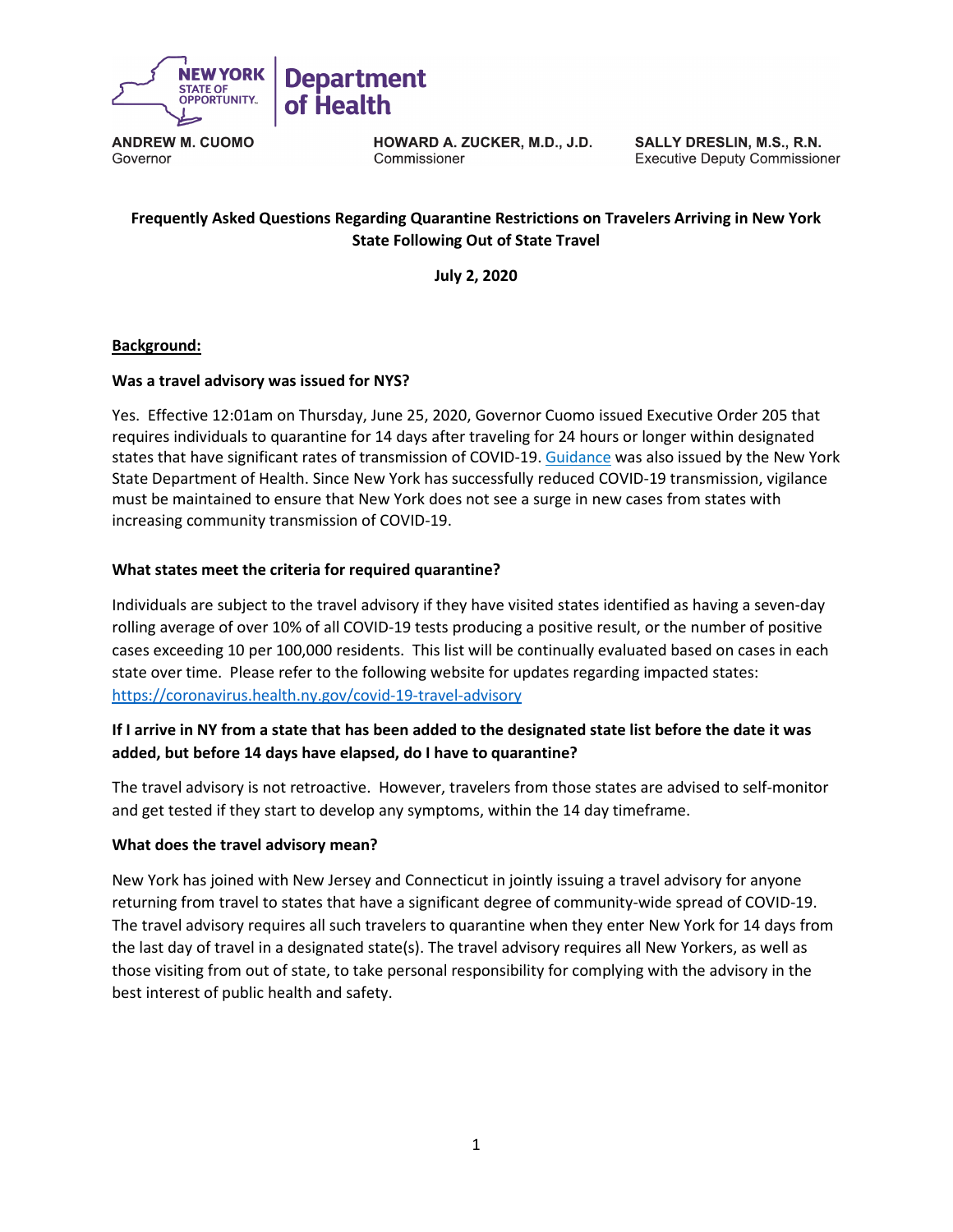

HOWARD A. ZUCKER, M.D., J.D. Commissioner

SALLY DRESLIN, M.S., R.N. **Executive Deputy Commissioner** 

#### **What does quarantine mean?**

If you are returning from travel to a designated state, and if such travel was for longer than the limited duration outlined above, you are required to quarantine when you enter New York for 14 days from the last day you were in a designated state(s), unless you are an essential worker or fall under another exception as determined by the Commissioner. The requirements to safely quarantine include:

- The individual must not be in public or otherwise leave the quarters that they have identified as suitable.
- The individual must be situated in separate quarters with a separate bathroom facility for each individual or family group. Access to a sink with soap, water, and paper towels is necessary. Cleaning supplies (e.g. household cleaning wipes, bleach) must be provided in any shared bathroom.
- The individual must have a way to self-quarantine from household members as soon as fever or other symptoms develop, in a separate room(s) with a separate door. Given that an exposed person might become ill while sleeping, the exposed person must sleep in a separate bedroom from household members.
- Food must be delivered to the person's quarters.
- Quarters must have a supply of face masks for individuals to put on if they become symptomatic.
- Garbage must be bagged and left outside for routine pick up. Special handling is not required.
- A system for temperature and symptom monitoring must be implemented to provide assessment in-place for the quarantined persons in their separate quarters.
- Nearby medical facilities must be notified, if the individual begins to experience more than mild symptoms and may require medical assistance.
- The quarters must be secure against unauthorized access.

### **What does the travel advisory mean for first responders and essential workers?**

As stated above, there are [specific protocols](https://coronavirus.health.ny.gov/system/files/documents/2020/06/interimguidance_traveladvisory.pdf) for essential workers related to the travel advisory, to allow such workers to work upon their return to New York while also taking steps to mitigate any risk of transmission of COVID-19.

In addition, all essential workers must continue to adhere to existing [guidance](https://coronavirus.health.ny.gov/system/files/documents/2020/06/doh_covid19_publicprivateemployeereturntowork_053120.pdf), including guidance regarding return to work after a suspected or confirmed case of COVID-19 or after the employee had close or proximate contact with a person with COVID-19.

Further, for all essential workers who have been in a designated state in the 14 days prior to arrival in New York State shall abide by the following requirements. These conditions may change over time.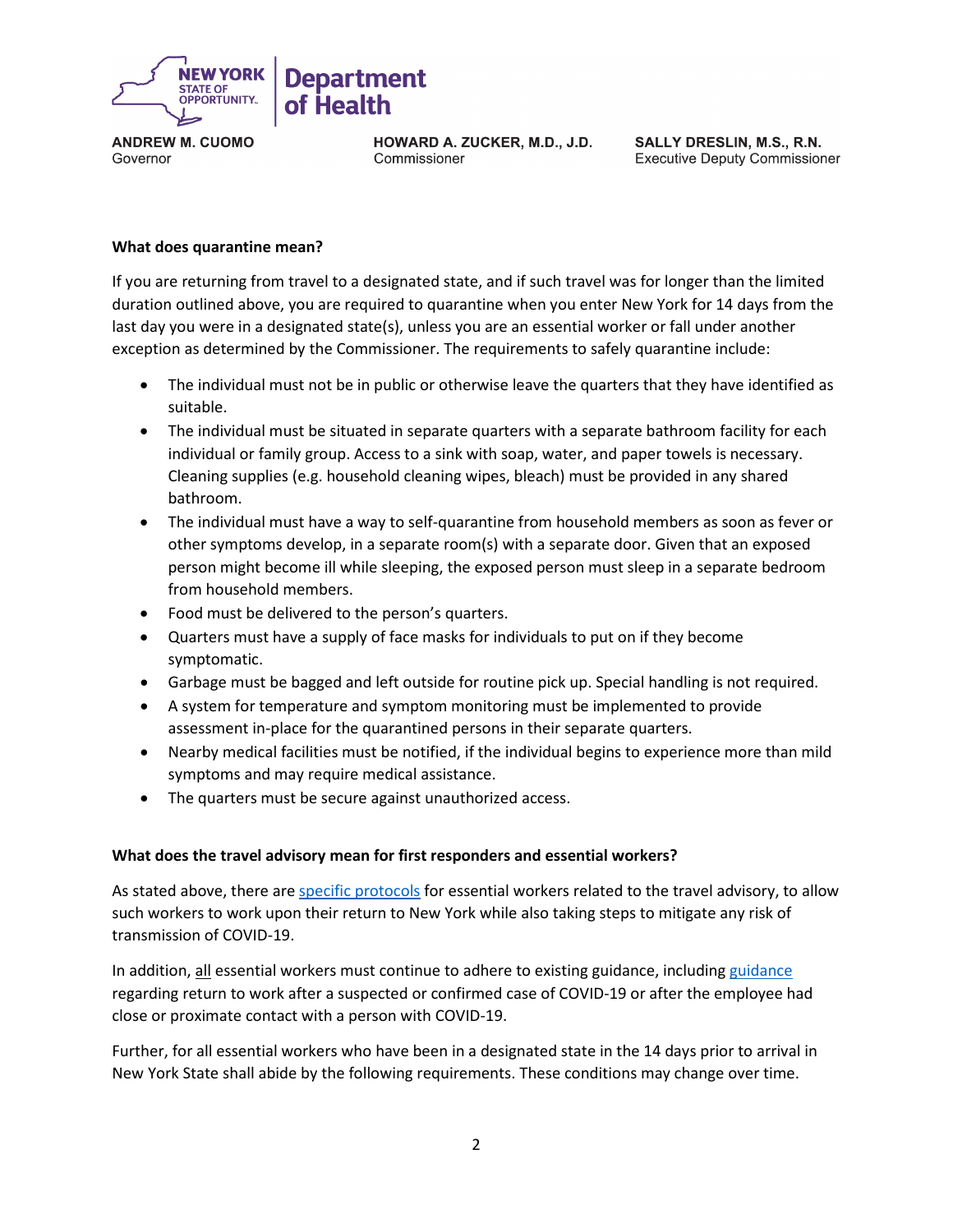

HOWARD A. ZUCKER, M.D., J.D. Commissioner

SALLY DRESLIN, M.S., R.N. **Executive Deputy Commissioner** 

Quarantine and monitoring requirements of traveling essential workers apply for the following timeframes:

**Short Term** – for essential workers traveling to New York State for a period of less than 12 hours.

- This includes instances such as an essential worker passing through New York, delivering goods, awaiting flight layovers, and other short duration activities.
- Essential workers should stay in their vehicle and/or limit personal exposure by avoiding public spaces as much as possible.
- Essential workers should monitor temperature and signs of symptoms, wear a face covering when in public, maintain social distance, and clean and disinfect workspaces.
- Essential workers are required, unless required for such essential work, to avoid extended periods in public, contact with strangers, and large congregate settings, for 14 days.

**Medium Term** – for essential workers traveling to New York State for a period of less than 36 hours, requiring them to stay overnight.

- This includes instances such as an essential worker delivering multiple goods in New York, awaiting longer flight layover, and other medium duration activities.
- Essential workers should monitor temperature and signs of symptoms, wear a face covering when in public, maintain social distance, and clean and disinfect workspaces.
- Essential workers are required, to the extent possible unless required for such essential work, to avoid extended periods in public, contact with strangers, and large congregate settings for a period of at least 14 days.

**Long Term** – for essential workers traveling to New York State for any period of greater than 36 hours, requiring them to stay at least several days.

- This includes instances such as an essential worker working on longer projects, fulfilling extended employment obligations, and other longer duration activities.
- Essential workers should seek diagnostic testing for COVID-19 as soon as possible upon arrival (within 24 hours) to ensure they are not positive.
- Essential workers should monitor temperature and signs of symptoms, wear a face covering when in public, maintain social distancing, clean and disinfect workspaces for a minimum of 14 days.
- Essential workers, to the extent possible unless required for such essential work, are required to avoid extended periods in public, contact with strangers, and large congregate settings for a period of at least 14 days.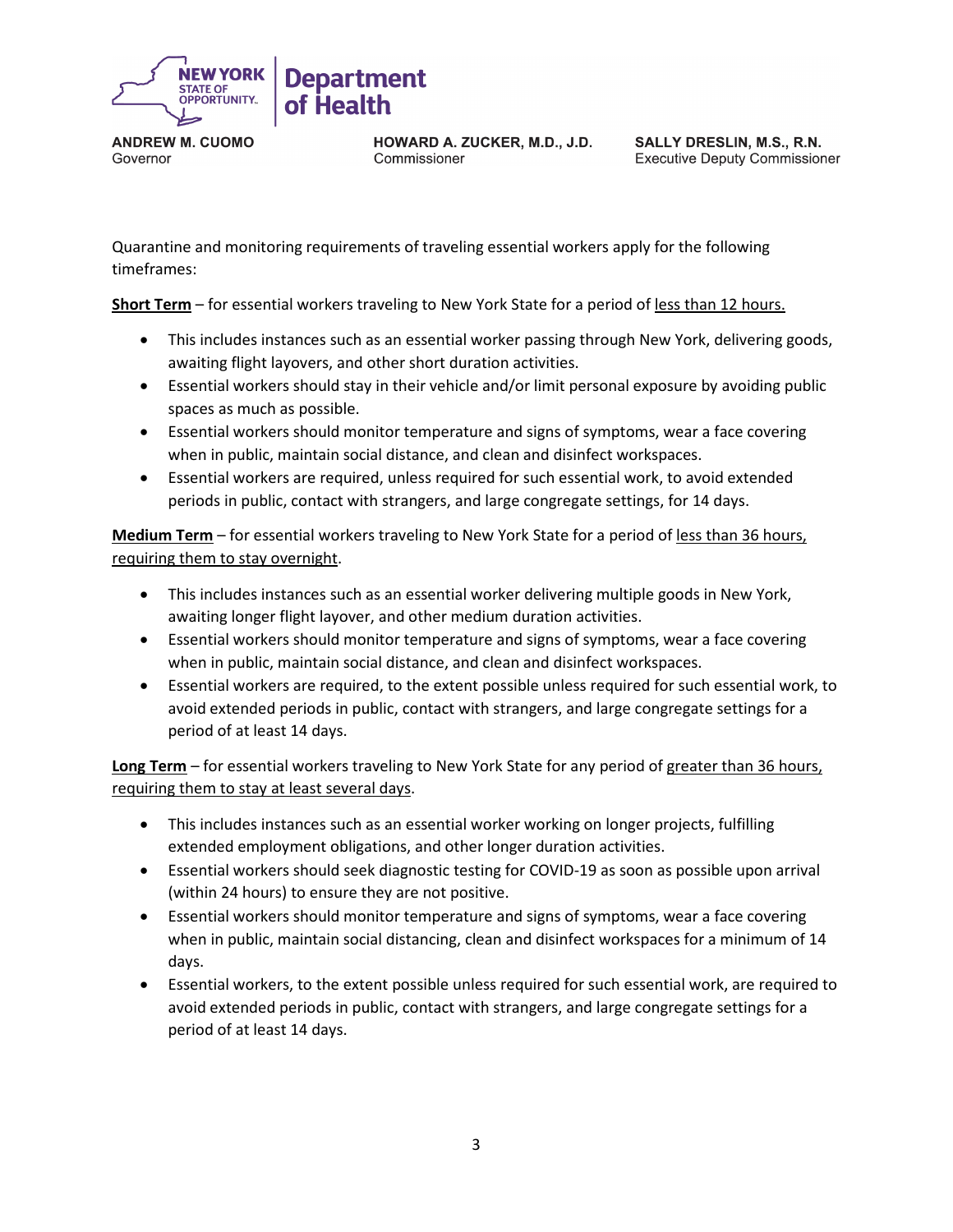

**HOWARD A. ZUCKER, M.D., J.D.** Commissioner

SALLY DRESLIN, M.S., R.N. **Executive Deputy Commissioner** 

#### **Who is an essential worker?**

An "essential worker" is (1) any individual employed by an entity included on the Empire State Development (ESD) Essential Business list; or (2) any individual who is employed as a health care worker, first responder, or in any position within a nursing home, long-term care facility, or other congregate care setting, or an individual who is employed as an essential employee who directly interacts with the public while working, or (3) any other worker or person deemed such by the Commissioner of Health. Pursuant to Executive Order 202.45, any essential employee who travels to a designated state as part of the person's employment, or at the direction of the employee's employer, will remain eligible for benefits under New York's COVID-19 paid sick leave law.

#### Resources for essential worker lists:

- ESD Essential Business list:<https://esd.ny.gov/guidance-executive-order-2026>
- DOH Protocol for COVID-19 Testing (5/13/20): [https://coronavirus.health.ny.gov/system/files/documents/2020/06/doh\\_covid19\\_revisedtestin](https://coronavirus.health.ny.gov/system/files/documents/2020/06/doh_covid19_revisedtestingprotocol_053120.pdf) [gprotocol\\_053120.pdf](https://coronavirus.health.ny.gov/system/files/documents/2020/06/doh_covid19_revisedtestingprotocol_053120.pdf)
- DOH Interim Guidance for Professional Sports Teams Traveling Between States with Significant Community Spread of Covid-19 and New York State (7/1/20): [https://coronavirus.health.ny.gov/system/files/documents/2020/07/professional-sports-travel](https://coronavirus.health.ny.gov/system/files/documents/2020/07/professional-sports-travel-advisory-guidance.pdf)[advisory-guidance.pdf](https://coronavirus.health.ny.gov/system/files/documents/2020/07/professional-sports-travel-advisory-guidance.pdf)

### **How does this travel restriction affect healthcare personnel?**

Anyone who has traveled to a designated state will be required to quarantine when entering New York State for 14 days from the last day in a designated state. However, entities may allow healthcare personnel (HCP) who have traveled to a designated state to work as essential workers if all the following conditions are met:

- 1. Furloughing such HCP would result in staff shortages that would adversely impact operation of the healthcare entity, and all other staffing options have been exhausted.
- 2. HCPs are asymptomatic.
- 3. HCP received diagnostic testing for COVID-19 within 24 hours of arrival in New York.
- 4. HCP is self-monitoring twice a day (i.e. temperature, symptoms), and receiving temperature monitoring and symptom checks at the beginning of each shift, and at least every 12 hours during a shift.
- 5. HCP is wearing a facemask while working.
- 6. To the extent possible, HCP working under these conditions should preferentially be assigned to patients at lower risk for severe complications, as opposed to higher-risk patients (e.g. severely immunocompromised, elderly).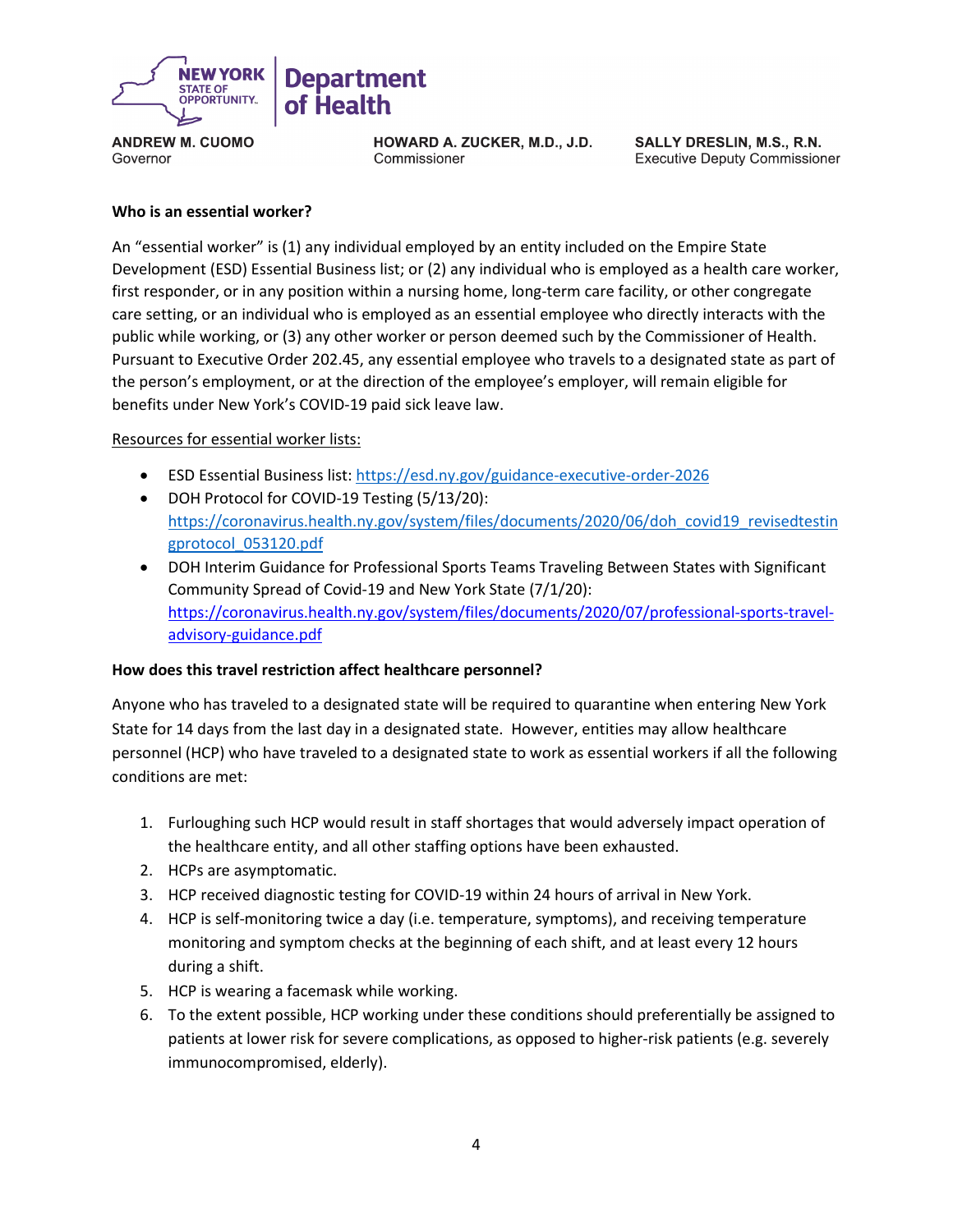

HOWARD A. ZUCKER, M.D., J.D. Commissioner

SALLY DRESLIN, M.S., R.N. **Executive Deputy Commissioner** 

- 7. HCP allowed to return to work under these conditions should maintain self-quarantine when not at work.
- 8. At any time, if the HCP working under these conditions develop symptoms consistent with COVID-19, they should immediately stop work and isolate at home. All staff with symptoms consistent with COVID-19 should be immediately referred for diagnostic testing for SARS-CoV-2.

### **What if I have a medical appointment or procedure?**

If you have a health care procedure or appointment scheduled in New York that cannot be postponed, you (and your support person/companion) may travel to the extent necessary to maintain that appointment, but must otherwise remain quarantined. For further information, see the Department's [guidance](https://coronavirus.health.ny.gov/system/files/documents/2020/07/medical-and-travel-advisory-20-final.pdf) on this topic.

## **Are students enrolled in NYS health care education programs who reside out of state required to quarantine upon their return to New York for classes?**

Students who have traveled in or to any of the designated states requiring quarantine, and are currently enrolled in a NYS health care education program, are required to adhere to the essential worker [guidance](https://coronavirus.health.ny.gov/system/files/documents/2020/06/interimguidance_traveladvisory.pdf) upon their arrival in New York.

### **Additional Questions:**

## **If I am not an essential worker, can I travel to one of the designated states for vacation or to see family?**

Yes. However, upon your return you will be required to quarantine when you enter New York for 14 days from the last day you were in a designated state(s). In addition, pursuant to Executive Order 202.45, any New York State resident who voluntarily travels to a designated state for travel that was not taken as part of the person's employment or at the direction of the person's employer, will not be eligible benefits under New York's COVID-19 paid sick leave law.

## **I am only passing through designated states for less than 24 hours through my course of travel. Do I need to quarantine?**

No. Individuals passing through a designated state for less than 24 hours, such as stopping at rest stops for vehicles, buses, and/or trains; or lay-overs for air travel, bus travel, or train travel, are not required to quarantine.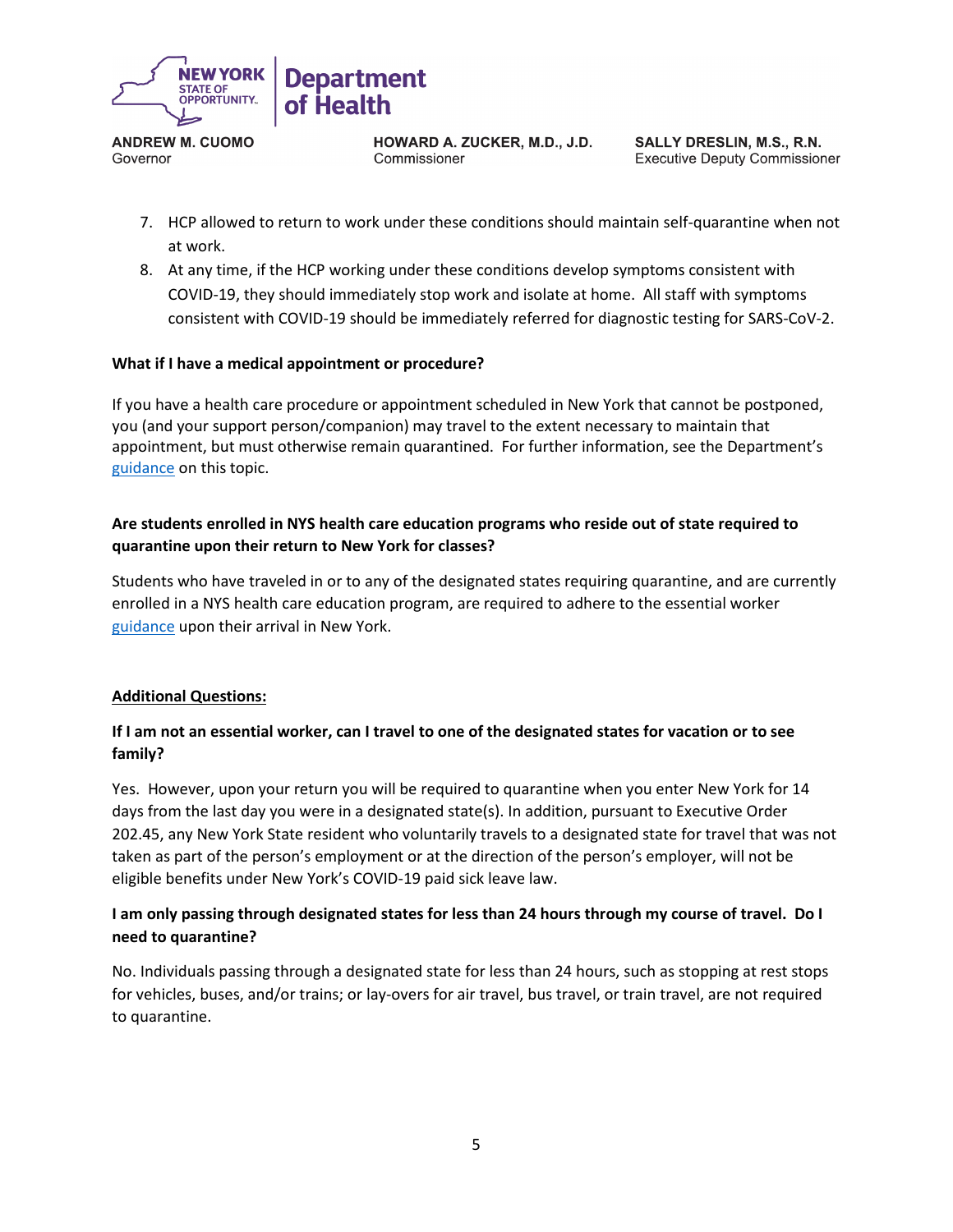

HOWARD A. ZUCKER, M.D., J.D. Commissioner

SALLY DRESLIN, M.S., R.N. **Executive Deputy Commissioner** 

## **I am a resident of a designated state and will be visiting family in NYS for less than 14 days. Will I have to quarantine in NYS for the full 14 days?**

While in New York State, you will need to maintain quarantine for 14 days from the last day you were in a designated state(s). If you are in New York State for less than 14 days, you will need to quarantine for the entire time you are in New York and, to protect the public wherever you are, you should complete the remainder of the 14-day period quarantine period in your home upon return to a designated state.

## **I am traveling from a designated state to New York State am visiting for less than 14 days. If I am required to quarantine for 14 days, who will pay for my accommodations, meals, and lost wages?**

Travelers from designated states may leave the state prior to the expiration of the 14-day quarantine period. However, to protect the public wherever you are, you should still maintain quarantine for the remainder of the 14-day period. Travelers are responsible for their own expenses during quarantine.

# **If I am a New York State resident arriving from a designated state, will I be given a quarantine order? Do I have to report myself to the local health department?**

The NYS Department of Health expects all travelers to comply and protect public health by adhering to the quarantine without receipt of an individual order. However, the NYS Department of Health and the local health departments reserve the right to issue a mandatory quarantine order, if needed. If you would like an order for purposes of applying for a sick leave benefit, please contact the local health department where you are staying or where you reside. However, as mentioned above, pursuant to Executive Order 202.45, any New York State resident who voluntarily travels to a designated state for travel that was not taken as part of the person's employment or at the direction of the person's employer, will not be eligible benefits under New York's COVID-19 paid sick leave law.

### **Clinical Testing**

### **If I have a negative COVID-19 diagnostic test, does that mean I can come out of quarantine?**

No. Symptoms of COVID-19 can appear as late as 14 days after exposure. Therefore, a negative test cannot guarantee that you will not become sick. The full 14 days of quarantine are required.

### **Compliance**

### **How will my quarantine be enforced?**

The NYS Department of Health expects all travelers to comply and protect public health by adhering to the quarantine. However, the NYS Department of Health and the local health departments reserve the right to issue a mandatory quarantine order, if needed. Pursuant to Executive Order 205, anyone who